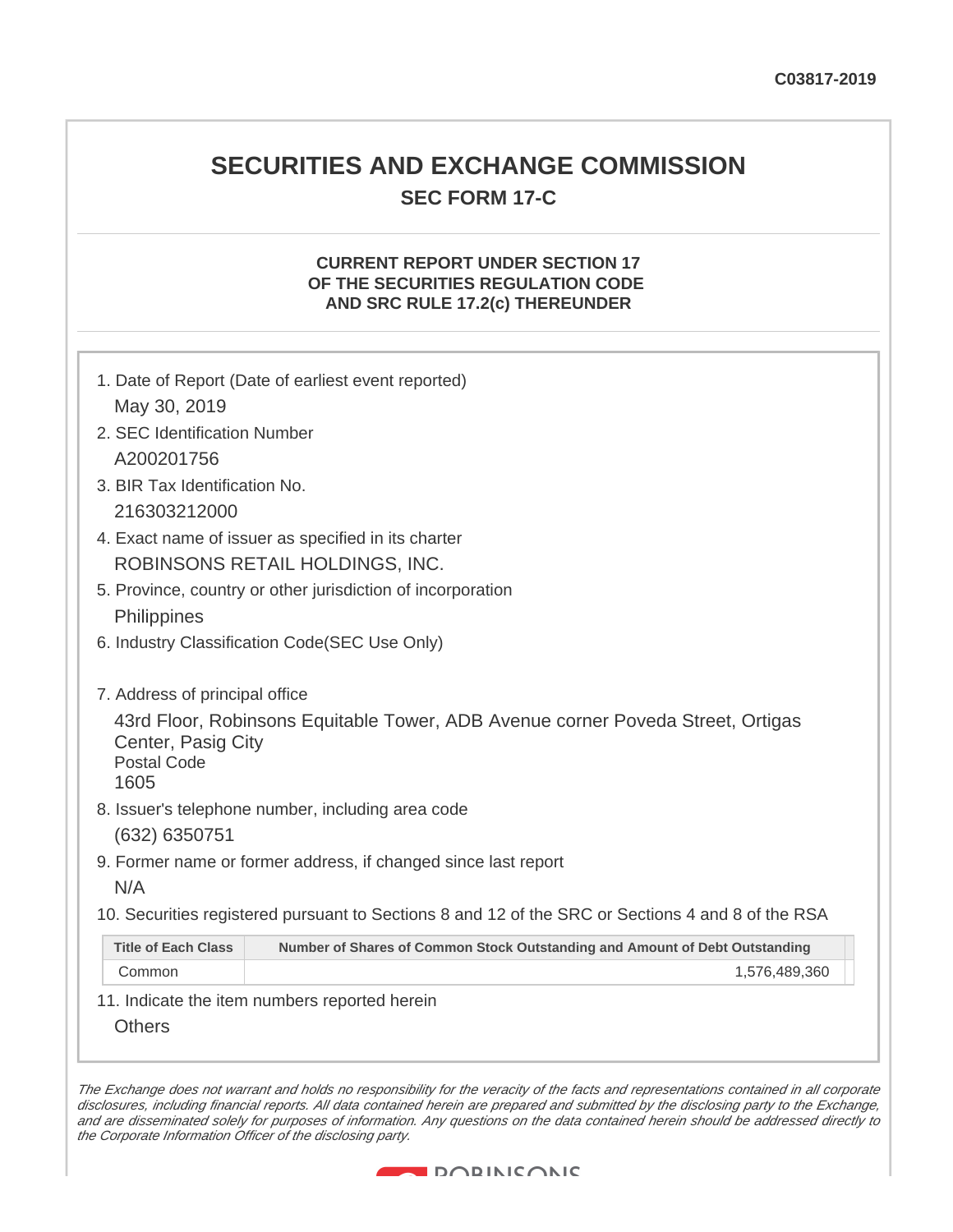

# **Robinsons Retail Holdings, Inc. RRHI**

#### **PSE Disclosure Form 4-3 - Amendments to Articles of Incorporation References: SRC Rule 17 (SEC Form 17-C) and Section 4.4 of the Revised Disclosure Rules**

**Subject of the Disclosure**

Amendment to the Articles of Incorporation

**Background/Description of the Disclosure**

Amendment of Article Sixth of the Amended Articles of Incorporation of Robinsons Retail Holdings, Inc. in order to increase the number of seats in the Board of Directors from nine (9) to eleven (11).

This disclosure is being amended to reflect the approval of the said amendment by stockholders representing more than two-thirds (2/3) of the outstanding capital stock of RRHI at its Annual Stockholders' Meeting held on May 30, 2019.

| Date of Approval by<br><b>Board of Directors</b>                           | Feb 27, 2019 |
|----------------------------------------------------------------------------|--------------|
| Date of Approval by<br><b>Stockholders</b>                                 | May 30, 2019 |
| <b>Other Relevant</b><br><b>Regulatory Agency, if</b><br>applicable        | N/A          |
| Date of Approval by<br><b>Relevant Regulatory</b><br>Agency, if applicable | N/A          |
| Date of Approval by<br><b>Securities and</b><br><b>Exchange Commission</b> | <b>TBA</b>   |
| Date of Receipt of SEC<br>approval                                         | <b>TBA</b>   |

#### **Amendment(s)**

| <b>Article</b><br>No. | <b>From</b>                                                                                                                                                                                                                                                                | To                                                                                                                                                                                                                                                                            |
|-----------------------|----------------------------------------------------------------------------------------------------------------------------------------------------------------------------------------------------------------------------------------------------------------------------|-------------------------------------------------------------------------------------------------------------------------------------------------------------------------------------------------------------------------------------------------------------------------------|
| Sixth                 | SIXTH: That the number of directors of said<br>corporation shall be Nine (9) and that the names,<br>nationalities and residences of the first directors who<br>are to serve until their successors are elected and<br>qualified as provided by the by-laws are as follows: | SIXTH: That the number of directors of said corporation<br>shall be Eleven (11) and that the names, nationalities<br>and residences of the first directors who are to serve<br>until their successors are elected and qualified as<br>provided by the by-laws are as follows: |

**Rationale for the amendment(s)**

The Articles of Incorporation is being amended to allow two (2) more individuals to sit in the Board of Directors of the Corporation.